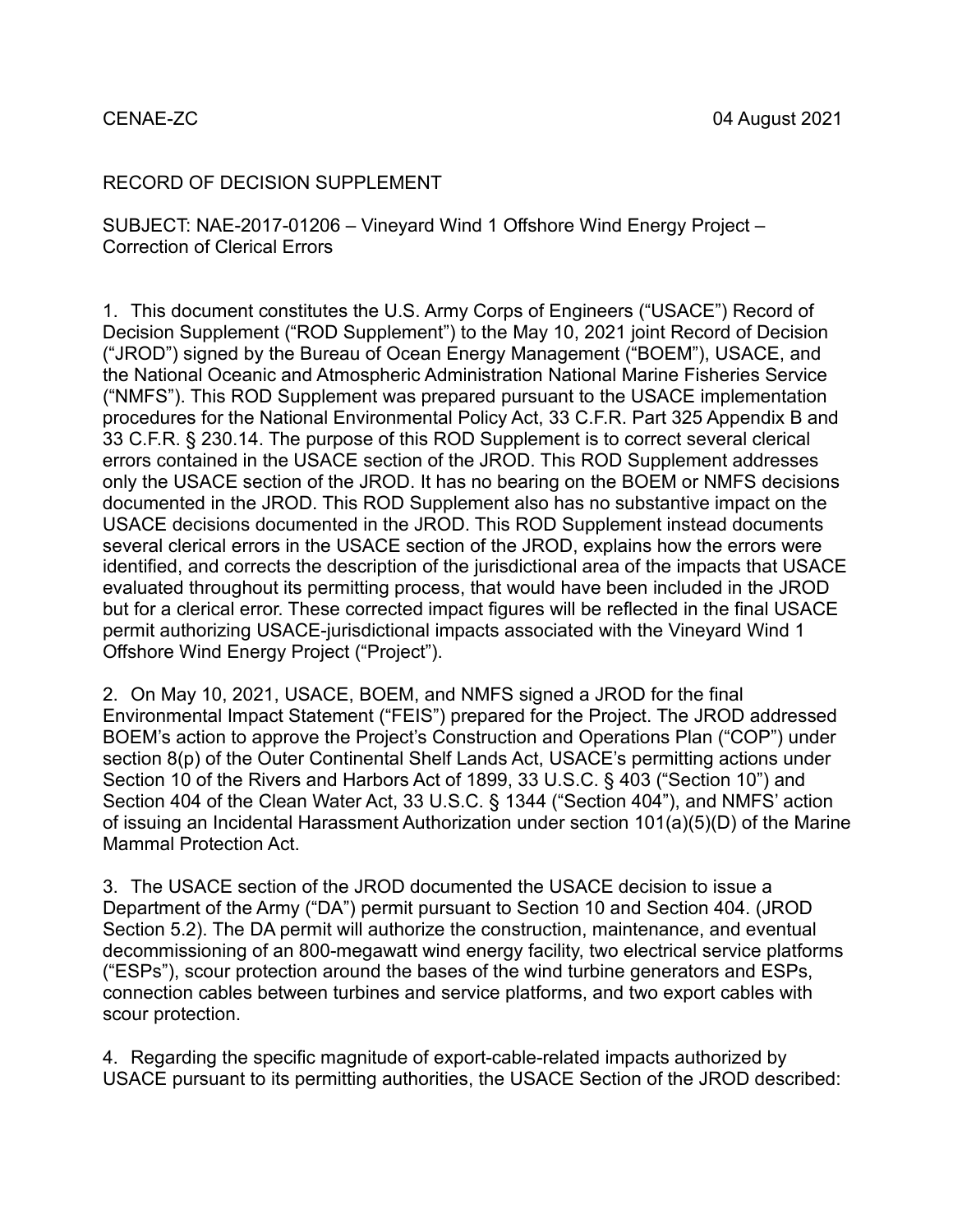a. A 23.3-mile-long export cable corridor (JROD Page 30);

b. Two acres of transmission-cable scour protection authorized under Section 404 within the three nautical mile limit<sup>1</sup> (JROD Pages 30, 34, 35, 37, and 46);

c. 15 acres of transmission-cable scour protection authorized under Section 10 (JROD Page 30); and

d. 39 acres of transmission cable pre-dredging impacts within the 3 nautical mile limit under Section 10 and Section 404 (JROD Page 30).

The JROD also described 45 acres of Section 10 impacts associated with turbine and service platform installation and scour protection within the lease site, and 63 acres of Section 10 impacts for installation and scour protection of inter-array cables (JROD Page 30).

5. On June 10, 2021, USACE provided Vineyard Wind LLC (the "Applicant") with a draft permit so that the Applicant could review proposed special conditions. The jurisdictional areas of impacts reflected in the draft permit were the same as those discussed in the JROD. On June 25, 2021, the Applicant called USACE to discuss the draft permit. On the call, the Applicant informed USACE that jurisdictional area of impacts in the draft permit related to the export cables were incorrect and did not reflect the proposed impact areas submitted as part of the project application and supporting materials. The Applicant informed USACE that:

a. The actual length of the export cable corridor to be authorized is 39.4 miles long, not 23.3 miles;

b. 17 acres of transmission-cable scour protection would require authorization under Section 404, not 2 acres; and

c. 35 acres of transmission-cable scour protection would require authorization under Section 10, not 15 acres

6. Following this call, USACE reviewed the JROD and administrative record to evaluate whether the impact areas in the JROD were in fact incorrect, the cause of any error, and, if erroneous, to determine the correct figures. The USACE review was as follows:

<span id="page-1-0"></span><sup>1</sup> USACE's regulatory jurisdiction under Section 404 is limited to the discharge of dredged or fill material into waters of the United States. 33 U.S.C. § 1344; 33 C.F.R. § 323.1. In coastal waters, USACE only exercises Section 404 jurisdiction over the "territorial seas." 33 C.F.R. §§ 328.2 & 328.3(a). The limit of Section 404 jurisdiction in the territorial seas extends three nautical miles in a seaward direction from the territorial sea baseline, which is generally the coast. 33 C.F.R. §§ 328.4(a) & 329.12(a)(1). USACE jurisdiction under Section 10 is also generally limited to three nautical miles from the territorial sea baseline. 33 C.F.R. § 329.12(a). However, Section 10 permits are also required for certain activities on the seabed to the seaward limit of the outer continental shelf. 33 C.F.R. §§ 320.2(b), 322.3(b) & 329.12(a).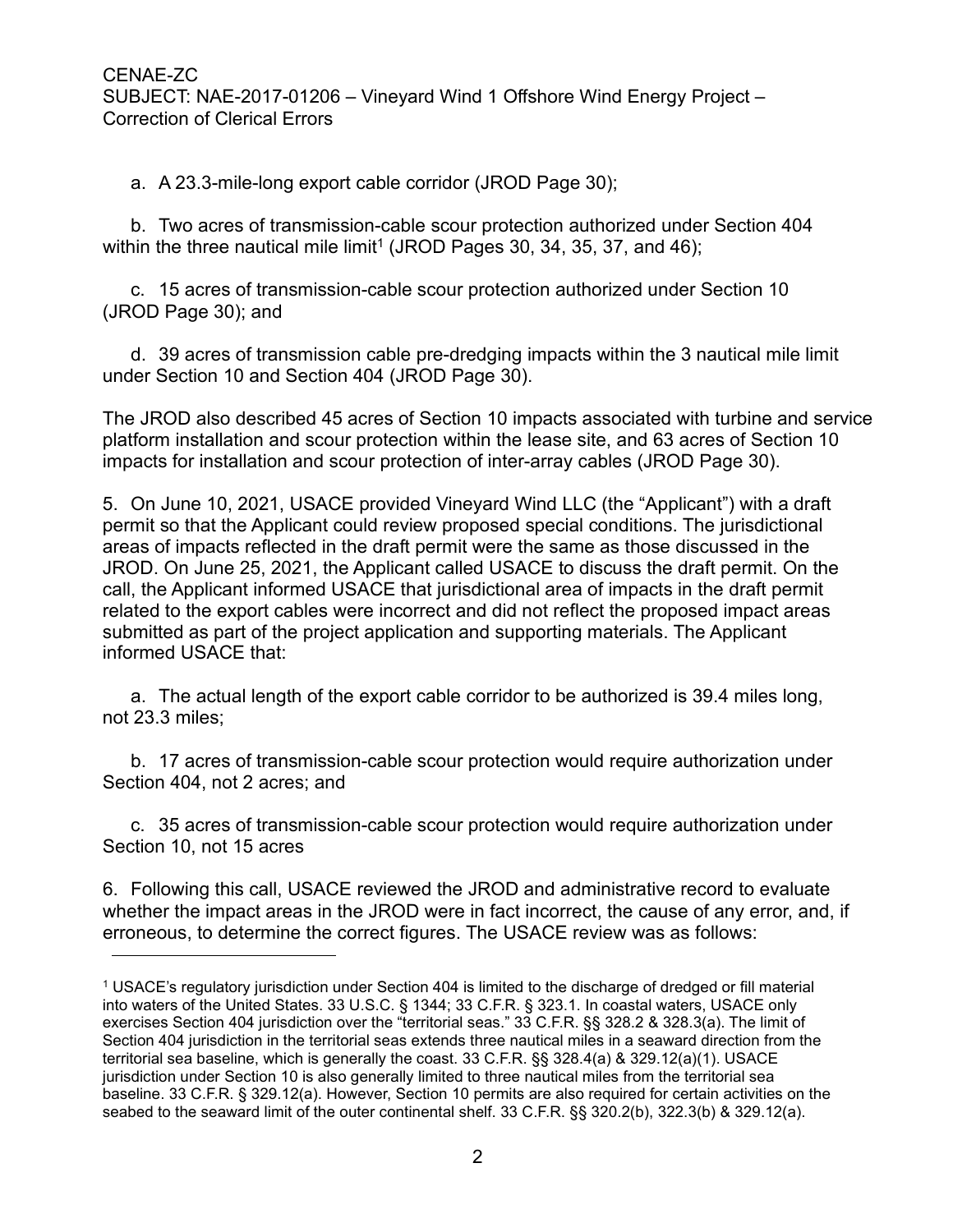a. The Applicant's initial USACE permit application package, dated November 27, 2018 (the "Application"), proposed an offshore export cable transmission system connecting the ESPs to a landfall site at either Covell's Beach in Barnstable or New Hampshire Avenue in Yarmouth. (Application ENG Form 4345, Block 18; Application App'x A, Page 1-1).

b. As proposed by the Application, the length of the offshore export cables within state waters/the three-mile limit<sup>2</sup> would be up to approximately  $37.4 \text{km}/23.3$  miles per cable, depending on the landfall site. (Application ENG FORM 4345, Block 18). The Application repeatedly and consistently proposed a 37.4km/23.3- mile-long offshore export cable corridor within state waters/the three-mile limit. (Application App'x A, Pages 1-1, 2-47)<sup>3</sup>. The portions of the offshore export cable corridor within the three-mile limit require USACE authorization under both Section 10 and Section 404.

c. The Application also consistently proposed 17 acres of transmission-cable scour protection within state waters/the three-mile limit. (Application App'x A, Pages 2-41, 2-47, 2-54). These 17 acres of scour protection require USACE authorization under both Section 10 and Section 404.

d. The Application form did not specifically request authorization for the jurisdictional impacts of the offshore export cable corridor outside of state waters / the three-mile limit. (Application ENG FORM 4345, Block 18). However, the placement of the offshore export cable and associated scour protection outside of the three-mile limit requires authorization from USCAE under Section 10. Accordingly, USACE evaluated these impacts as part of its permit review.

e. The Applicant incorporated Volumes I and III of the COP, which fully described the project, into its application as appendices. (Application App'x C and App'x D). To determine the jurisdictional impacts of the entire project, including jurisdictional impacts related to the offshore export cable beyond the three-mile limit, USACE evaluated the entire project as described in the COP.

f. According to the most recent version of the COP, dated September 30, 2020, which was approved by BOEM on July 15, 2021, the maximum length of offshore export cables,

<span id="page-2-0"></span><sup>&</sup>lt;sup>2</sup> The Application treats state waters, or the seaward boundary of the state, as extending to the same three nautical mile limit that applies to USACE's Section 404 jurisdiction and the full extent of USACE's Section 10 jurisdiction. (Application App'x A, Pages 1-2, 1-3, 2-2, 2-20, and 4-4). This is consistent with how the seaward boundary of Massachusetts is treated under the Submerged Lands Act, 43 U.S.C. § 1312.

<span id="page-2-1"></span><sup>3</sup> Table 2.2-8 on Application App'x A, Page 2-47, describes 74.8km/46.5 miles of cables in state waters, but this figure includes the total length of both export cables. Since the two cables will run in the same corridor, dividing the total cable length by two will show the length of the cable corridor. Half of 74.8km is 37.4km, which is the corridor length proposed elsewhere in the application.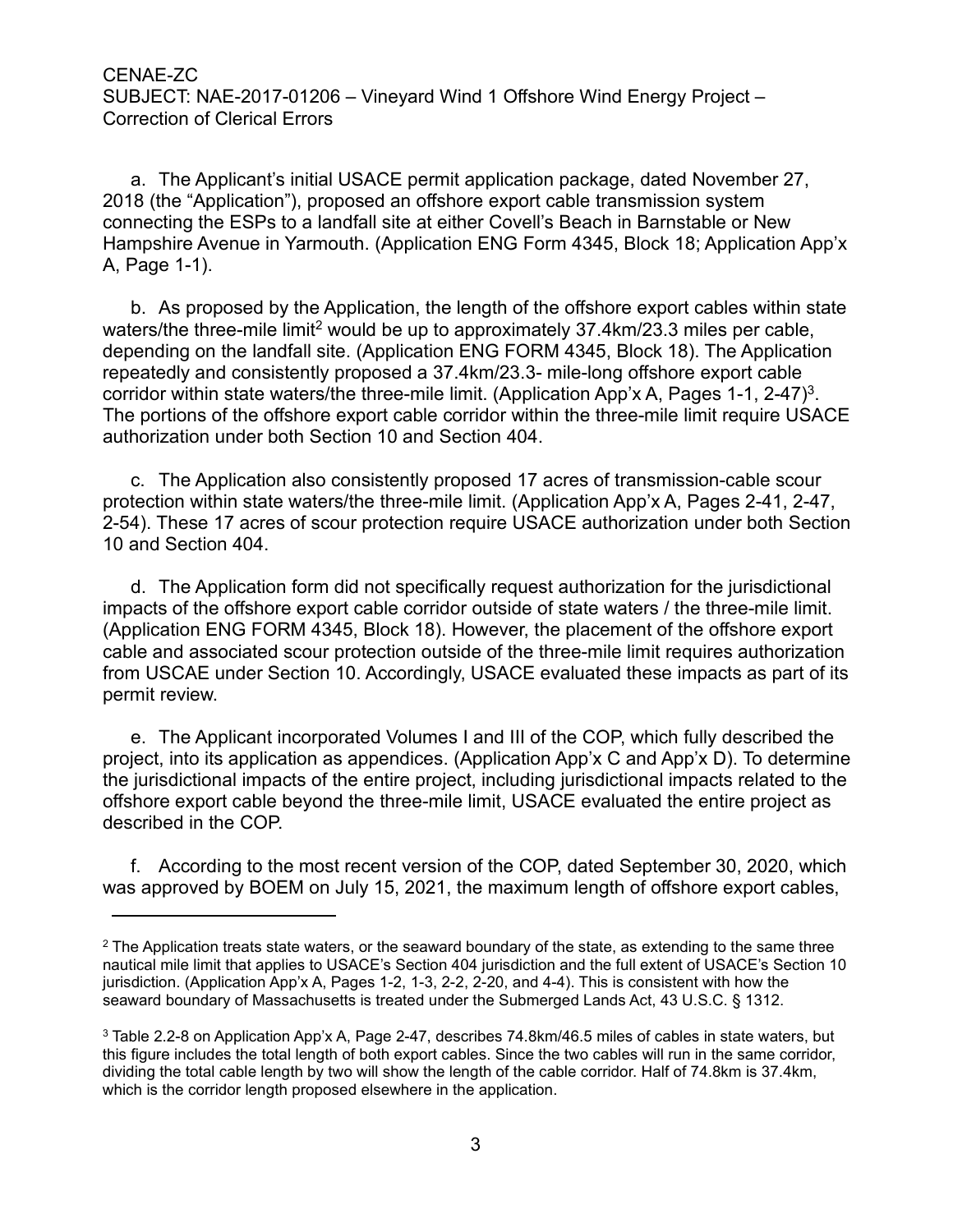for two export cables, was 158km/98 miles. (COP Vol. 1, Pages 3-2, 3-25; COP Vol. 3, Pages 6-117, 6-143). This results in a total maximum proposed offshore export cable corridor of approximately 79km or 49 miles, consistent with the 70-80km offshore export cable length cited elsewhere in the COP. (COP Vol. 1, Pages 4-6, 4-14). The COP also proposed a total area of up to 35 acres of scour protection for the entire offshore export cable corridor. (COP Vol. 1, Page 3-30; COP Vol. 3, Pages 6-108, 6- 109, 6-117, 6-143, 6-151). These total export-cable figures include the entire offshore export cable corridor, both within and beyond the three-mile limit.

g. The FEIS, which USACE adopted, also evaluated the environmental effects of the entire export cable corridor. The FEIS evaluated a maximum of 158km/98 miles of export cable, assuming two cables, resulting in a maximum of 79km/49 miles of export cable corridor. (FEIS, Page ES-5). The FEIS also evaluated up to 35 acres of offshore export cable corridor protection. (FEIS, Pages 3-12, 3-14, 3-31, 3-59, A-80, A-88, B-14, B-108). These total export-cable figures include the entire offshore export cable corridor, both within and beyond the three-mile limit.

7. As reflected in the above-described review, USACE evaluated the following jurisdictional impacts when conducting its permit review:

a. An offshore export cable route up to 49 miles long;

b. 17 acres of offshore-export-cable scour protection within the three-mile limit requiring authorization under both Section 10 and Section 404.

c. 35 acres of offshore-export-cable scour protection requiring authorization under Section 10, inclusive of the 17 acres under concurrent Section 10/404 jurisdiction;

8. As a result of this review, USACE has determined that the JROD contained the following clerical errors:

a. Five incorrect references to a 23.3-mile-long transmission cable corridor on page 30 of the JROD;

b. Six incorrect references to 2 acres of Section 404-jurisdictional transmissioncable scour protection on pages 30, 34, 35, 37, and 46 of the JROD;

c. One incorrect reference to 15 acres of Section 10-jurisdicitonal transmissioncable scour protection on page 30 of the JROD.